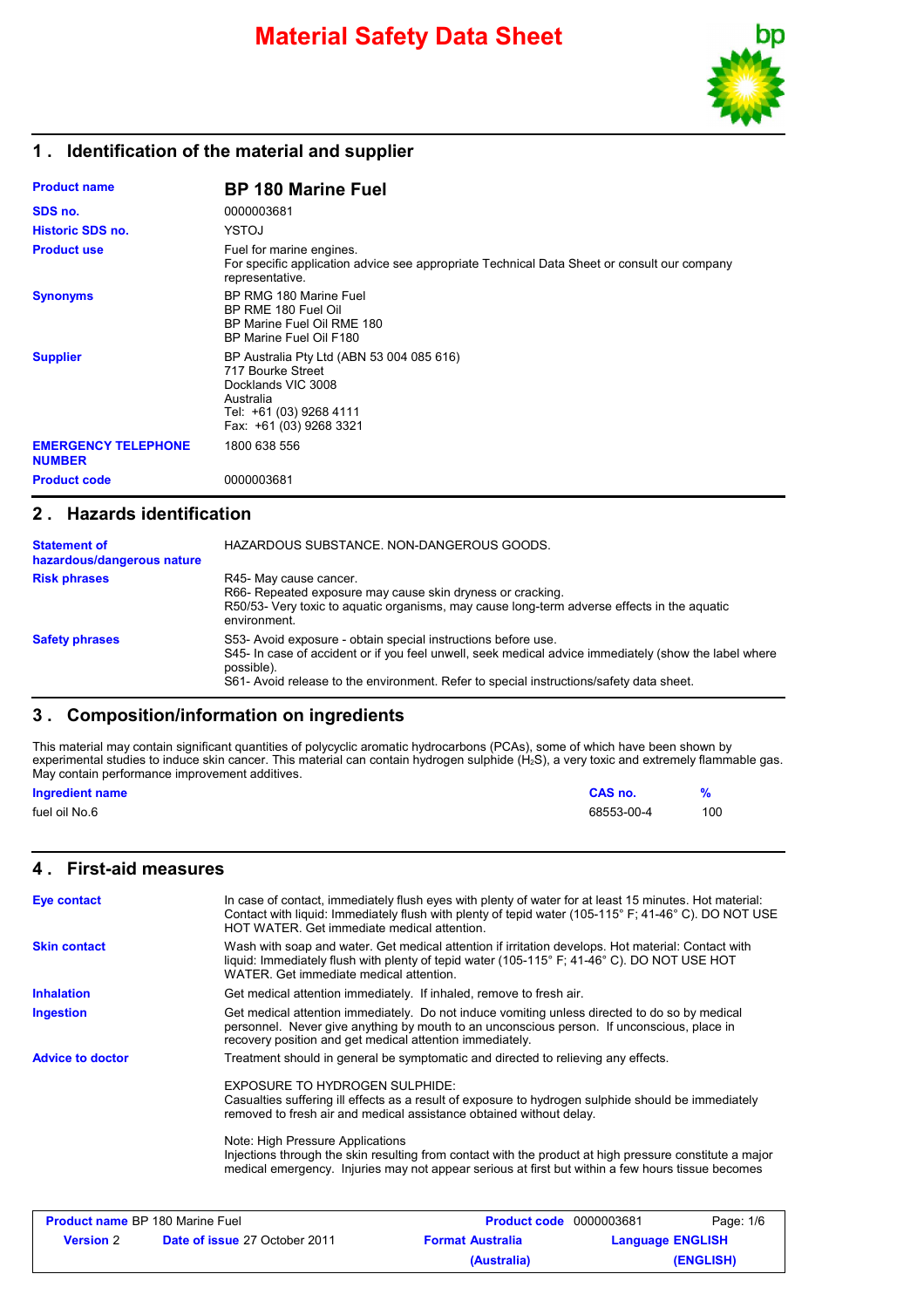swollen, discoloured and extremely painful with extensive subcutaneous necrosis. Surgical exploration should be undertaken without delay. Thorough and extensive debridement of the wound and underlying tissue is necessary to minimise tissue loss and prevent or limit permanent damage. Note that high pressure may force the product considerable distances along tissue planes.

## **5 . Fire-fighting measures**

| <b>Extinguishing media</b>                        |                                                                                                                                                                                                                                                                                              |
|---------------------------------------------------|----------------------------------------------------------------------------------------------------------------------------------------------------------------------------------------------------------------------------------------------------------------------------------------------|
| <b>Suitable</b>                                   | In case of fire, use water fog, foam, dry chemical or carbon dioxide extinguisher or spray.                                                                                                                                                                                                  |
| <b>Not suitable</b>                               | Do not use water jet. Under no circumstances should water be allowed to contact hot product because<br>of the danger of boil-over.                                                                                                                                                           |
| <b>Hazardous decomposition</b><br><b>products</b> | Decomposition products may include the following materials:<br>carbon dioxide<br>carbon monoxide<br>sulfur oxides<br>Hydrogen Sulphide (H2S)                                                                                                                                                 |
| <b>Unusual fire/explosion</b><br>hazards          | Avoid spraying directly into storage containers because of the danger of boil-over. Boil-over is the<br>rapid increase in volume caused by the presence of water in hot product and the subsequent overflow<br>from a tank.                                                                  |
|                                                   | Vapours may form explosive mixtures with air. Vapours are heavier than air and may spread along<br>floors. Vapours may accumulate in low or confined areas or travel a considerable distance to a source<br>of ignition and flash back. Runoff to sewer may create fire or explosion hazard. |
| <b>Special fire-fighting</b><br>procedures        | None identified.                                                                                                                                                                                                                                                                             |
| <b>Protection of fire-fighters</b>                | Fire-fighters should wear appropriate protective equipment and self-contained breathing apparatus<br>(SCBA) with a full face-piece operated in positive pressure mode.                                                                                                                       |

#### **6 . Accidental release measures**

| <b>Personal precautions</b>      | No action shall be taken involving any personal risk or without suitable training. Evacuate surrounding<br>areas. Keep unnecessary and unprotected personnel from entering. Do not touch or walk through<br>spilt material. Shut off all ignition sources. No flares, smoking or flames in hazard area. Avoid<br>breathing vapour or mist. Provide adequate ventilation. Wear appropriate respirator when ventilation<br>is inadequate. Put on appropriate personal protective equipment (see Section 8).                                                                                                                                                                                                                                                                                          |
|----------------------------------|----------------------------------------------------------------------------------------------------------------------------------------------------------------------------------------------------------------------------------------------------------------------------------------------------------------------------------------------------------------------------------------------------------------------------------------------------------------------------------------------------------------------------------------------------------------------------------------------------------------------------------------------------------------------------------------------------------------------------------------------------------------------------------------------------|
| <b>Environmental precautions</b> | Avoid dispersal of spilt material and runoff and contact with soil, waterways, drains and sewers.<br>Inform the relevant authorities if the product has caused environmental pollution (sewers, waterways,<br>soil or air). Water polluting material. May be harmful to the environment if released in large<br>quantities.                                                                                                                                                                                                                                                                                                                                                                                                                                                                        |
| Large spill                      | Stop leak if without risk. Eliminate all ignition sources. Move containers from spill area. Approach the<br>release from upwind. Prevent entry into sewers, water courses, basements or confined areas. Wash<br>spillages into an effluent treatment plant or proceed as follows. Contain and collect spillage with non-<br>combustible, absorbent material e.g. sand, earth, vermiculite or diatomaceous earth and place in<br>container for disposal according to local regulations (see section 13). Use spark-proof tools and<br>explosion-proof equipment. Dispose of via a licensed waste disposal contractor. Contaminated<br>absorbent material may pose the same hazard as the spilt product. Note: see section 1 for emergency<br>contact information and section 13 for waste disposal. |
| <b>Small spill</b>               | Stop leak if without risk. Eliminate all ignition sources. Move containers from spill area. Dilute with<br>water and mop up if water-soluble or absorb with an inert dry material and place in an appropriate<br>waste disposal container. Use spark-proof tools and explosion-proof equipment. Dispose of via a<br>licensed waste disposal contractor.                                                                                                                                                                                                                                                                                                                                                                                                                                            |

#### **Handling and storage 7 .**

| <b>Handling</b>                        | Avoid contact with skin and clothing. Avoid prolonged or repeated contact with skin. Avoid breathing<br>vapours, spray or mists. Avoid contact of spilt material and runoff with soil and surface waterways.<br>Wash thoroughly after handling.                                                                                                                                                                                                                                                                                                                                                                                                                                                                                                                                                                                                                                                                                 |                                |           |
|----------------------------------------|---------------------------------------------------------------------------------------------------------------------------------------------------------------------------------------------------------------------------------------------------------------------------------------------------------------------------------------------------------------------------------------------------------------------------------------------------------------------------------------------------------------------------------------------------------------------------------------------------------------------------------------------------------------------------------------------------------------------------------------------------------------------------------------------------------------------------------------------------------------------------------------------------------------------------------|--------------------------------|-----------|
|                                        | Regular periodic self inspection of the skin is recommended, especially those areas subject to<br>contamination. In the event of any localised changes in appearance or texture of the skin being<br>noticed, medical advice should be sought without delay.                                                                                                                                                                                                                                                                                                                                                                                                                                                                                                                                                                                                                                                                    |                                |           |
| <b>Storage</b>                         | Keep container tightly closed. Keep container in a cool, well-ventilated area.                                                                                                                                                                                                                                                                                                                                                                                                                                                                                                                                                                                                                                                                                                                                                                                                                                                  |                                |           |
|                                        | Light hydrocarbon vapours can build up in the headspace of tanks. These can cause<br>flammability/explosion hazards even at temperatures below the normal flash point (note: flash point<br>must not be regarded as a reliable indicator of the potential flammability of vapour in tank<br>headspaces). Tank headspaces should always be regarded as potentially flammable and care should<br>be taken to avoid static electrical discharge and all ignition sources during filling, ullaging and<br>sampling from storage tanks.                                                                                                                                                                                                                                                                                                                                                                                              |                                |           |
|                                        | Sulphur compounds in this material may decompose when heated to release hydrogen sulphide gas<br>which may accumulate to potentially lethal concentrations in enclosed air spaces. Vapor<br>concentrations of hydrogen sulphide above 50 ppm, or prolonged exposure at lower concentrations,<br>may saturate human odor perceptions so that the smell of gas may not be apparent. Exposure to<br>concentrations of hydrogen sulphide vapor above 500 ppm may cause rapid death. Do not rely on the<br>sense of smell to detect hydrogen sulphide. Vapours containing hydrogen sulphide may accumulate<br>during storage or transport and may also be vented during filling of tanks. Hydrogen sulphide has a<br>typical "bad egg" smell but at high concentrations the sense of smell is rapidly lost, therefore do not<br>rely on sense of smell for detecting hydrogen sulphide. Use specially designed measuring instruments |                                |           |
| <b>Product name BP 180 Marine Fuel</b> |                                                                                                                                                                                                                                                                                                                                                                                                                                                                                                                                                                                                                                                                                                                                                                                                                                                                                                                                 | <b>Product code</b> 0000003681 | Page: 2/6 |

| $\lceil$ loudult hanne Die Too Manne Fuel. |                                      | <b>FIGURE COUP</b> OUDDOUGUOT | ayc. Zo                 |  |
|--------------------------------------------|--------------------------------------|-------------------------------|-------------------------|--|
| <b>Version 2</b>                           | <b>Date of issue 27 October 2011</b> | <b>Format Australia</b>       | <b>Language ENGLISH</b> |  |
|                                            |                                      | (Australia)                   | (ENGLISH)               |  |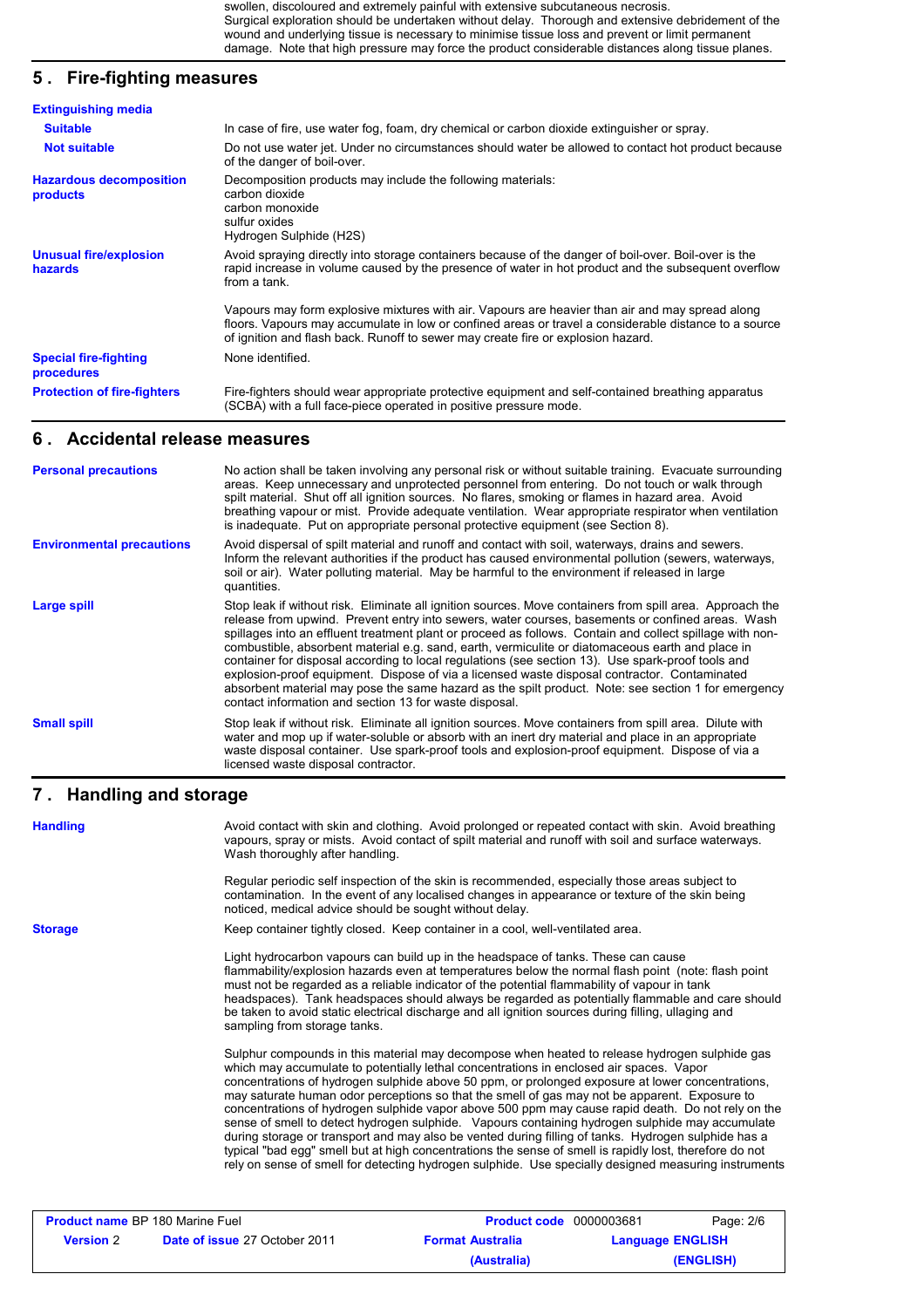## **8 . Exposure controls/personal protection**

| <b>Ingredient name</b>                   | <b>Occupational exposure limits</b>                                                                                                                                                                                                                                                                                                                                                                                                                                                                                                                                                                                                                    |
|------------------------------------------|--------------------------------------------------------------------------------------------------------------------------------------------------------------------------------------------------------------------------------------------------------------------------------------------------------------------------------------------------------------------------------------------------------------------------------------------------------------------------------------------------------------------------------------------------------------------------------------------------------------------------------------------------------|
| Fuel oil, residual                       | <b>ACGIH TLV (United States).</b><br>TWA: 0.2 mg/m <sup>3</sup> , (Benzene-soluble)                                                                                                                                                                                                                                                                                                                                                                                                                                                                                                                                                                    |
| Hydrogen Sulphide                        | Safe Work Australia (Australia).<br>STEL: 21 mg/m <sup>3</sup> 15 minute(s). Issued/Revised: 5/1995<br>STEL: 15 ppm 15 minute(s). Issued/Revised: 5/1995<br>TWA: 14 mg/m <sup>3</sup> 8 hour(s). Issued/Revised: 5/1995<br>TWA: 10 ppm 8 hour(s). Issued/Revised: 5/1995                                                                                                                                                                                                                                                                                                                                                                               |
| <b>Biological Limit Values</b>           | No biological limit allocated.                                                                                                                                                                                                                                                                                                                                                                                                                                                                                                                                                                                                                         |
| <b>Exposure controls</b>                 |                                                                                                                                                                                                                                                                                                                                                                                                                                                                                                                                                                                                                                                        |
| <b>Occupational exposure</b><br>controls | Provide exhaust ventilation or other engineering controls to keep the airborne concentrations of<br>vapours below their respective occupational exposure limits.                                                                                                                                                                                                                                                                                                                                                                                                                                                                                       |
| <b>Hygiene measures</b>                  | Wash hands, forearms and face thoroughly after handling chemical products, before eating, smoking<br>and using the lavatory and at the end of the working period.                                                                                                                                                                                                                                                                                                                                                                                                                                                                                      |
| <b>Personal protective equipment</b>     |                                                                                                                                                                                                                                                                                                                                                                                                                                                                                                                                                                                                                                                        |
| <b>Respiratory protection</b>            | Use only with adequate ventilation. Do not breathe vapour or mist. Approved air-supplied breathing<br>apparatus must be worn where there is a risk of inhaling hydrogen sulphide gas. Personal gas<br>monitors may also provide early warning of hydrogen sulphide.                                                                                                                                                                                                                                                                                                                                                                                    |
| <b>Skin and body</b>                     | Avoid contact with skin. Wear clothing and footwear that cannot be penetrated by chemicals or oil.                                                                                                                                                                                                                                                                                                                                                                                                                                                                                                                                                     |
|                                          | Cotton or polyester/cotton overalls will only provide protection against light superficial contamination<br>that will not soak through to the skin. Overalls should be laundered on a regular basis. When the risk<br>of skin exposure is high (e.g. when cleaning up spillages or if there is a risk of splashing) then<br>chemical resistant aprons and/or impervious chemical suits and boots will be required.                                                                                                                                                                                                                                     |
|                                          | Work clothing / overalls should be laundered on a regular basis. Laundering of contaminated work<br>clothing should only be done by professional cleaners who have been told about the hazards of the<br>contamination. Always keep contaminated work clothing away from uncontaminated work clothing and<br>uncontaminated personal clothes.                                                                                                                                                                                                                                                                                                          |
| <b>Hand protection</b>                   | Wear gloves that cannot be penetrated by chemicals or oil.                                                                                                                                                                                                                                                                                                                                                                                                                                                                                                                                                                                             |
|                                          | The correct choice of protective gloves depends upon the chemicals being handled, the conditions of<br>work and use, and the condition of the gloves (even the best chemically resistant glove will break<br>down after repeated chemical exposures). Most gloves provide only a short time of protection before<br>they must be discarded and replaced. Because specific work environments and material handling<br>practices vary, safety procedures should be developed for each intended application. Gloves should<br>therefore be chosen in consultation with the supplier/manufacturer and with a full assessment of the<br>working conditions. |
| <b>Eye protection</b>                    | Safety glasses with side shields.                                                                                                                                                                                                                                                                                                                                                                                                                                                                                                                                                                                                                      |

# **9 . Physical and chemical properties**

| <b>Physical state</b>                       | Oily. Viscous liquid.                                                                                                     |
|---------------------------------------------|---------------------------------------------------------------------------------------------------------------------------|
| <b>Colour</b>                               | Black.                                                                                                                    |
| <b>Odour</b>                                | Mild.                                                                                                                     |
| <b>Flash point</b>                          | >61.5 °C (Closed cup) Pensky-Martens.                                                                                     |
| <b>Explosive properties</b>                 | Explosive in the presence of the following materials or conditions: open flames, sparks and static<br>discharge and heat. |
| <b>Explosion limits</b>                     | Lower: 0.7%<br>Upper: 5%                                                                                                  |
| <b>Vapour pressure</b>                      | $<$ 0.1 kPa ( $<$ 0.75 mm Hg) at 20 $^{\circ}$ C                                                                          |
| <b>Vapour density</b>                       | Not available.                                                                                                            |
| <b>Viscosity</b>                            | Kinematic: 180 mm <sup>2</sup> /s (180 cSt) at $50^{\circ}$ C                                                             |
| рH                                          | Not available.                                                                                                            |
| Boiling point / range                       | $>150^{\circ}$ C ( $>302^{\circ}$ F)                                                                                      |
| Melting point / range                       | Not available.                                                                                                            |
| <b>Pour point</b>                           | $<$ 30 °C                                                                                                                 |
| <b>Relative density/Specific</b><br>gravity | $<$ 1                                                                                                                     |
| <b>Density</b>                              | 991 kg/m <sup>3</sup> (0.991 g/cm <sup>3</sup> ) at 15 <sup>°</sup> C                                                     |
| <b>Solubility</b>                           | Very slightly soluble in water                                                                                            |
| <b>Remarks</b>                              | May Contain Sulphur                                                                                                       |

| <b>Product name BP 180 Marine Fuel</b> |                                      | <b>Product code</b> 0000003681 | Page: 3/6               |
|----------------------------------------|--------------------------------------|--------------------------------|-------------------------|
| <b>Version</b> 2                       | <b>Date of issue 27 October 2011</b> | <b>Format Australia</b>        | <b>Language ENGLISH</b> |
|                                        |                                      | (Australia)                    | (ENGLISH)               |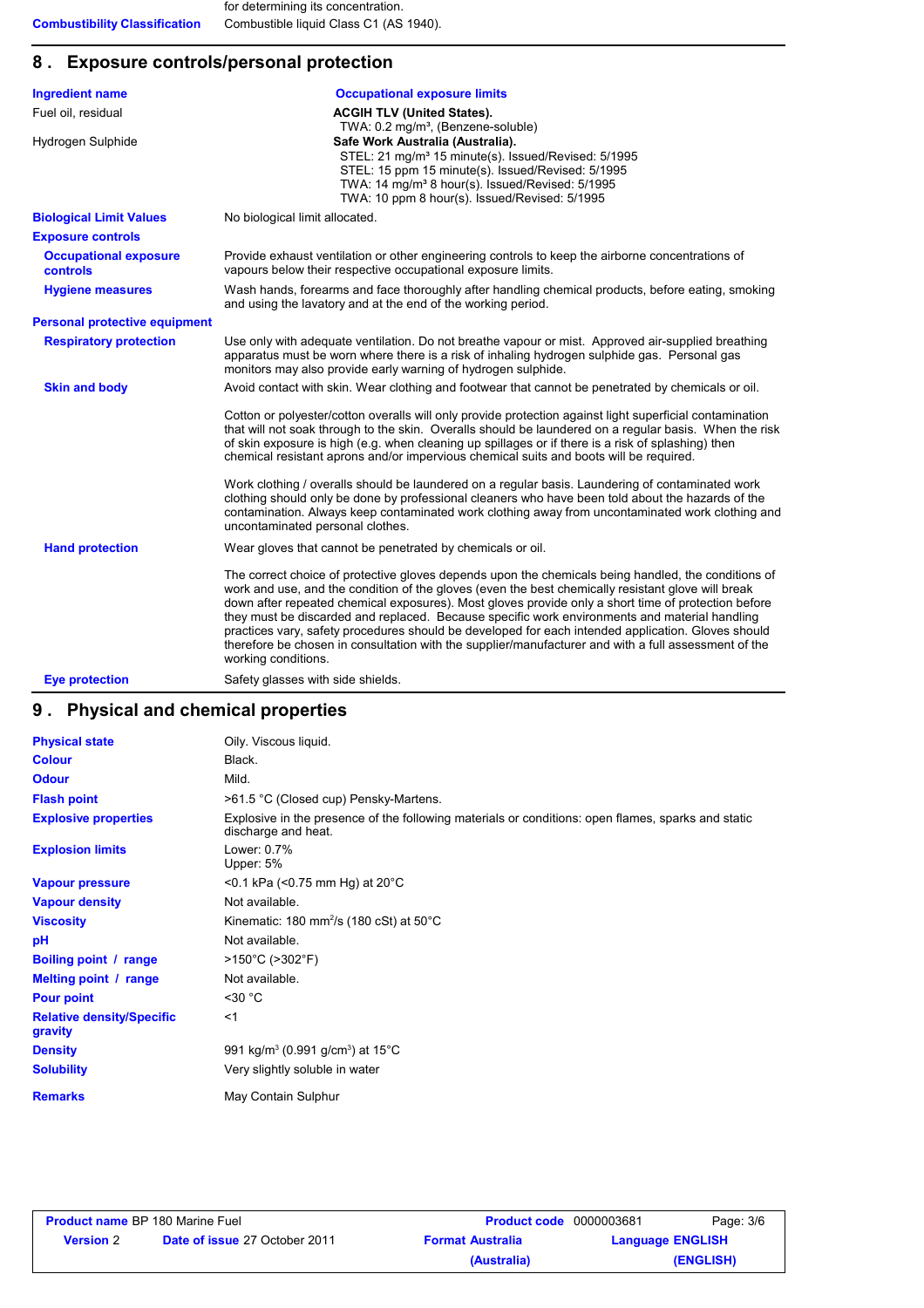#### **10 . Stability and reactivity**

| <b>Stability</b>                                                         | The product is stable.                                                                                                                       |
|--------------------------------------------------------------------------|----------------------------------------------------------------------------------------------------------------------------------------------|
| <b>Conditions to avoid</b>                                               | Avoid extreme temperatures, strong oxidizers, fire.                                                                                          |
| Incompatibility with various<br>substances/Hazardous<br><b>Reactions</b> | Reactive or incompatible with the following materials: oxidising materials.                                                                  |
| <b>Hazardous decomposition</b><br>products                               | Decomposition products may include the following materials:<br>carbon dioxide<br>carbon monoxide<br>sulfur oxides<br>Hydrogen Sulphide (H2S) |

#### **11 . Toxicological information**

| <b>Effects and symptoms</b>        |                                                                                                                                                                                                                                                                                                                                                                                                                                                                                                                                                                                                                                                                                                                                                                                                                                                                                                                                                                                                                                                                                                                                                                                                                                                                                                        |
|------------------------------------|--------------------------------------------------------------------------------------------------------------------------------------------------------------------------------------------------------------------------------------------------------------------------------------------------------------------------------------------------------------------------------------------------------------------------------------------------------------------------------------------------------------------------------------------------------------------------------------------------------------------------------------------------------------------------------------------------------------------------------------------------------------------------------------------------------------------------------------------------------------------------------------------------------------------------------------------------------------------------------------------------------------------------------------------------------------------------------------------------------------------------------------------------------------------------------------------------------------------------------------------------------------------------------------------------------|
| <b>Eyes</b>                        | No significant health hazards identified.                                                                                                                                                                                                                                                                                                                                                                                                                                                                                                                                                                                                                                                                                                                                                                                                                                                                                                                                                                                                                                                                                                                                                                                                                                                              |
| <b>Skin</b>                        | Contains material which can cause cancer. Prolonged or repeated contact can defat the skin and lead<br>to irritation, cracking and/or dermatitis.                                                                                                                                                                                                                                                                                                                                                                                                                                                                                                                                                                                                                                                                                                                                                                                                                                                                                                                                                                                                                                                                                                                                                      |
| <b>Inhalation</b>                  | Vapour, mist or fume may irritate the nose, mouth and respiratory tract. This material can contain<br>hydrogen sulphide (H <sub>2</sub> S), a very toxic and extremely flammable gas. Contains material which can<br>cause cancer.                                                                                                                                                                                                                                                                                                                                                                                                                                                                                                                                                                                                                                                                                                                                                                                                                                                                                                                                                                                                                                                                     |
| <b>Ingestion</b>                   | No significant health hazards identified.                                                                                                                                                                                                                                                                                                                                                                                                                                                                                                                                                                                                                                                                                                                                                                                                                                                                                                                                                                                                                                                                                                                                                                                                                                                              |
| <b>Chronic toxicity</b>            |                                                                                                                                                                                                                                                                                                                                                                                                                                                                                                                                                                                                                                                                                                                                                                                                                                                                                                                                                                                                                                                                                                                                                                                                                                                                                                        |
| <b>Other chronic toxicity data</b> | As with all such products containing potentially harmful levels of PCAs, prolonged or repeated skin<br>contact may eventually result in dermatitis or more serious irreversible skin disorders including cancer.                                                                                                                                                                                                                                                                                                                                                                                                                                                                                                                                                                                                                                                                                                                                                                                                                                                                                                                                                                                                                                                                                       |
|                                    | Vapour, mists or fumes may contain polycyclic aromatic hydrocarbons some of which are known to<br>produce skin cancer.                                                                                                                                                                                                                                                                                                                                                                                                                                                                                                                                                                                                                                                                                                                                                                                                                                                                                                                                                                                                                                                                                                                                                                                 |
|                                    | May cause damage to organs through prolonged or repeated exposure. Liver., blood                                                                                                                                                                                                                                                                                                                                                                                                                                                                                                                                                                                                                                                                                                                                                                                                                                                                                                                                                                                                                                                                                                                                                                                                                       |
| <b>Carcinogenic effects</b>        | SUSPECT CANCER HAZARD - CONTAINS MATERIAL WHICH MAY CAUSE CANCER.<br>Risk of cancer depends on duration and level of exposure.<br>Classified 2B (Possible for humans.) by IARC: [fuel oil No.6]                                                                                                                                                                                                                                                                                                                                                                                                                                                                                                                                                                                                                                                                                                                                                                                                                                                                                                                                                                                                                                                                                                        |
| <b>Mutagenic effects</b>           | No known significant effects or critical hazards.                                                                                                                                                                                                                                                                                                                                                                                                                                                                                                                                                                                                                                                                                                                                                                                                                                                                                                                                                                                                                                                                                                                                                                                                                                                      |
| <b>Other information</b>           | This material may contain significant quantities of polycyclic aromatic hydrocarbons (PCAs), some of<br>which have been shown by experimental studies to induce skin cancer. May be harmful if absorbed<br>through the skin. Avoid skin contact. As with all such products containing potentially harmful levels of<br>PCAs, prolonged or repeated skin contact may eventually result in dermatitis or more serious<br>irreversible skin disorders including cancer. Regular periodic self inspection of the skin is<br>recommended, especially those areas subject to contamination. In the event of any localised changes<br>in appearance or texture of the skin being noticed, medical advice should be sought without delay.                                                                                                                                                                                                                                                                                                                                                                                                                                                                                                                                                                      |
|                                    | Hydrogen sulphide (H2S) gas may accumulate in storage tanks of bulk transport compartments<br>containing this material. Contact with eyes causes painful conjunctivitis, sensitivity to light, tearing and<br>clouding of vision. Inhalation of low concentrations causes a runny nose with a loss of sense of smell,<br>labored breathing and shortness of breath. Direct contact with skin causes pain and redness. Other<br>symptoms of exposure include profuse salivation, nausea, vomiting, diarrhea, giddiness, headache,<br>dizziness, confusion, rapid breathing, rapid heart rate, sweating, weakness, sudden collapse,<br>unconsciousness and death due to respiratory paralysis. Cardiac neurological effects have also been<br>reported. Prolonged breathing (greater than one hour) of concentrations of H2S around 50 ppm can<br>produce eye and respiratory tract irritation. Levels of 250 to 600 ppm will result in fluid in the lungs,<br>and concentrations around 1,000 ppm will cause unconsciousness and death in a short period of time.<br>Since the sense of smell rapidly becomes insensitive to this toxic, colourless gas, odour cannot be<br>relied upon as an indicator of concentrations of the gas. Always exercise caution when working<br>around closed containers. |

#### **Ecological information 12 .**

| <b>Ecotoxicity</b>               | Very toxic to aquatic organisms, may cause long-term adverse effects in the aquatic environment. |
|----------------------------------|--------------------------------------------------------------------------------------------------|
| <b>Biodegradability</b>          |                                                                                                  |
| <b>Persistence/degradability</b> | The biodegradability of this material has not been determined.                                   |
| <b>Bioaccumulative potential</b> | This product is not expected to bioaccumulate through food chains in the environment.            |

#### **13 . Disposal considerations**

The generation of waste should be avoided or minimised wherever possible. Empty containers or liners may retain some product residues. This material and its container must be disposed of in a safe way. Significant quantities of waste product residues should not be disposed of via the foul sewer but processed in a suitable effluent treatment plant. Dispose of surplus and non-recyclable products via a licensed waste disposal contractor. Disposal of this product, solutions and any by-products should at all times comply with the requirements of environmental protection and waste disposal legislation and any regional local authority requirements. Avoid dispersal of spilt material and runoff and contact with soil, waterways, drains and sewers. **Disposal considerations / Waste information**

| <b>Product name BP 180 Marine Fuel</b> |                                      | <b>Product code</b> 0000003681                     |  | Page: 4/6 |
|----------------------------------------|--------------------------------------|----------------------------------------------------|--|-----------|
| <b>Version</b> 2                       | <b>Date of issue 27 October 2011</b> | <b>Format Australia</b><br><b>Language ENGLISH</b> |  |           |
|                                        |                                      | (Australia)                                        |  | (ENGLISH) |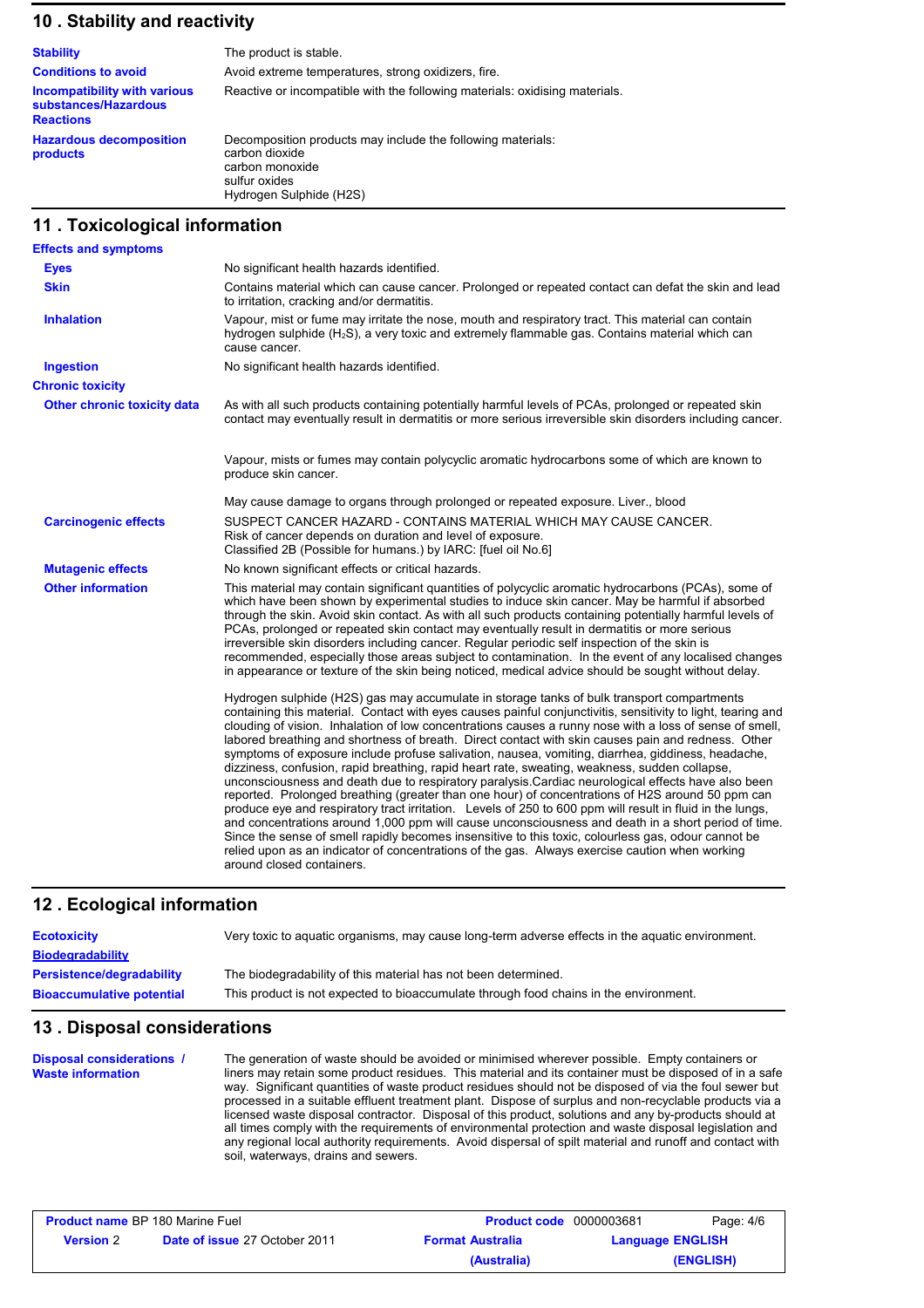#### **14 . Transport information**

#### **International transport regulations**

| <b>Regulatory</b><br><b>information</b>   | <b>UN number</b>  | <b>Proper shipping name</b>      | <b>Class</b> | PG*            | Label         | <b>Additional information</b>                               |
|-------------------------------------------|-------------------|----------------------------------|--------------|----------------|---------------|-------------------------------------------------------------|
| <b>ADG</b><br><b>Classification</b>       | Not<br>regulated. |                                  |              | -              |               | <b>Remarks</b><br>Combustible liquid Class<br>C1 (AS 1940). |
| <b>IMDG</b><br><b>Classification</b>      | <b>UN 1202</b>    | DIESEL FUEL. Marine<br>pollutant | 3            | $\mathbf{III}$ | $\frac{1}{2}$ | <b>Emergency schedules</b><br><u>(EmS)</u><br>$F-A, S-F$    |
| <b>IATA/ICAO</b><br><b>Classification</b> | <b>UN 1202</b>    | <b>DIESEL FUEL</b>               | 3            | $\mathbf{III}$ | $\frac{1}{2}$ |                                                             |

PG\* : Packing group

**Special precautions for user**

No known special precautions required. See Section: "Handling and storage" for additional information.

#### **15 . Regulatory information**

#### **Standard for the Uniform Scheduling of Medicines and Poisons**

Not regulated.

| <b>Control of Scheduled Carcinogenic Substances</b> |                                                                                                       |
|-----------------------------------------------------|-------------------------------------------------------------------------------------------------------|
| Ingredient name<br>No Listed Substance              | <b>Schedule</b>                                                                                       |
| <b>Other regulations</b>                            |                                                                                                       |
| <b>REACH Status</b>                                 | For the REACH status of this product please consult your company contact, as identified in Section 1. |
| <b>United States inventory</b><br>(TSCA 8b)         | All components are listed or exempted.                                                                |
| <b>Australia inventory (AICS)</b>                   | All components are listed or exempted.                                                                |
| <b>Canada inventory</b>                             | All components are listed or exempted.                                                                |
| <b>China inventory (IECSC)</b>                      | All components are listed or exempted.                                                                |
| <b>Japan inventory (ENCS)</b>                       | Not determined.                                                                                       |
| <b>Korea inventory (KECI)</b>                       | Not determined.                                                                                       |
| <b>Philippines inventory</b><br>(PICCS)             | Not determined.                                                                                       |

#### **16 . Other information**

#### AMP = Acceptable Maximum Peak ACGIH = American Conference of Governmental Industrial Hygienists, an agency that promulgates exposure standards. ADG = Australian Code for the Transport of Dangerous Goods by Road and Rail ADG Code = Australian Code for the Transport of Dangerous Goods by Road and Rail CAS Number = Chemical Abstracts Service Registry Number HAZCHEM Code = Emergency action code of numbers and letters which gives information to emergency services. Its use is required by the ADG Code for Dangerous Goods in bulk. ICAO = International Civil Aviation Organization. IATA = International Air Transport Association, the organization promulgating rules governing shipment of goods by air. IMDG = International Maritime Organization Rules, rules governing shipment of goods by water. IP 346 = A chemical screening assay for dermal toxicity. The European Commission has recommended that Method IP 346 be used as the basis for labelling certain lubricant oil base stocks for carcinogenicity. The EU Commission has stipulated that the classification as a carcinogen need not apply if it can be shown that the substance contains less than 3% DMSO extract as measured by IP 346. (See Note L, European Commission Directive 67/548/EEC as amended and adapted.) DMSO is a solvent. NOHSC = National Occupational Health & Safety Commission, Australia TWA = Time weighted average STEL = Short term exposure limit UN Number = United Nations Number, a four digit number assigned by the United Nations Committee **Key to abbreviations**

| <b>Product name</b> BP 180 Marine Fuel |                                                                 | <b>Product code</b> 0000003681 |                         | Page: 5/6 |
|----------------------------------------|-----------------------------------------------------------------|--------------------------------|-------------------------|-----------|
| <b>Version</b> 2                       | <b>Date of issue 27 October 2011</b><br><b>Format Australia</b> |                                | <b>Language ENGLISH</b> |           |
|                                        |                                                                 | (Australia)                    |                         | (ENGLISH) |